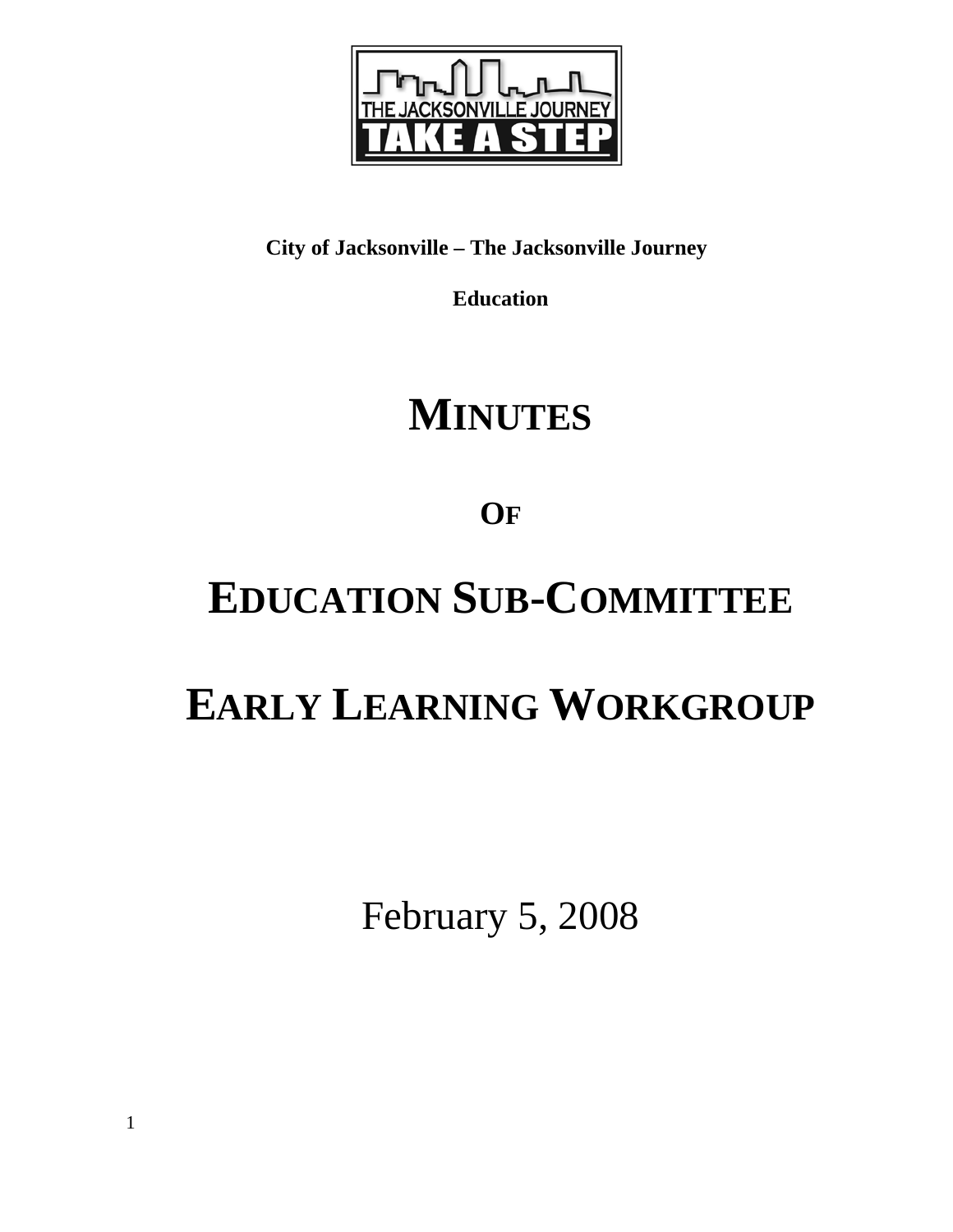## **The Jacksonville Journey – Education**

## **Education Sub-Committee**

## **Early Learning Workgroup**

## **February 5, 2008**

### **12:00 p.m.**

**PROCEEDINGS before the Jacksonville Journey – Education Sub-Committee, Early Learning Workgroup taken on Tuesday, February 5, 2008, Edward Ball Building, 8th Floor, Room 825 – 214 N. Hogan Street, Jacksonville, Duval County, Florida commencing at approximately 2:30 p.m.** 

**Early Learning Workgroup** 

**Connie Stophel, Chair Vicki Burke, Member Cheryl Grymes, Member Deborah Heald (Gianoulis), Member Councilman Kevin Hyde, Member Reverend Perry Robinson, Member Susan Main, Early Learning Coalition, SME/Advisor**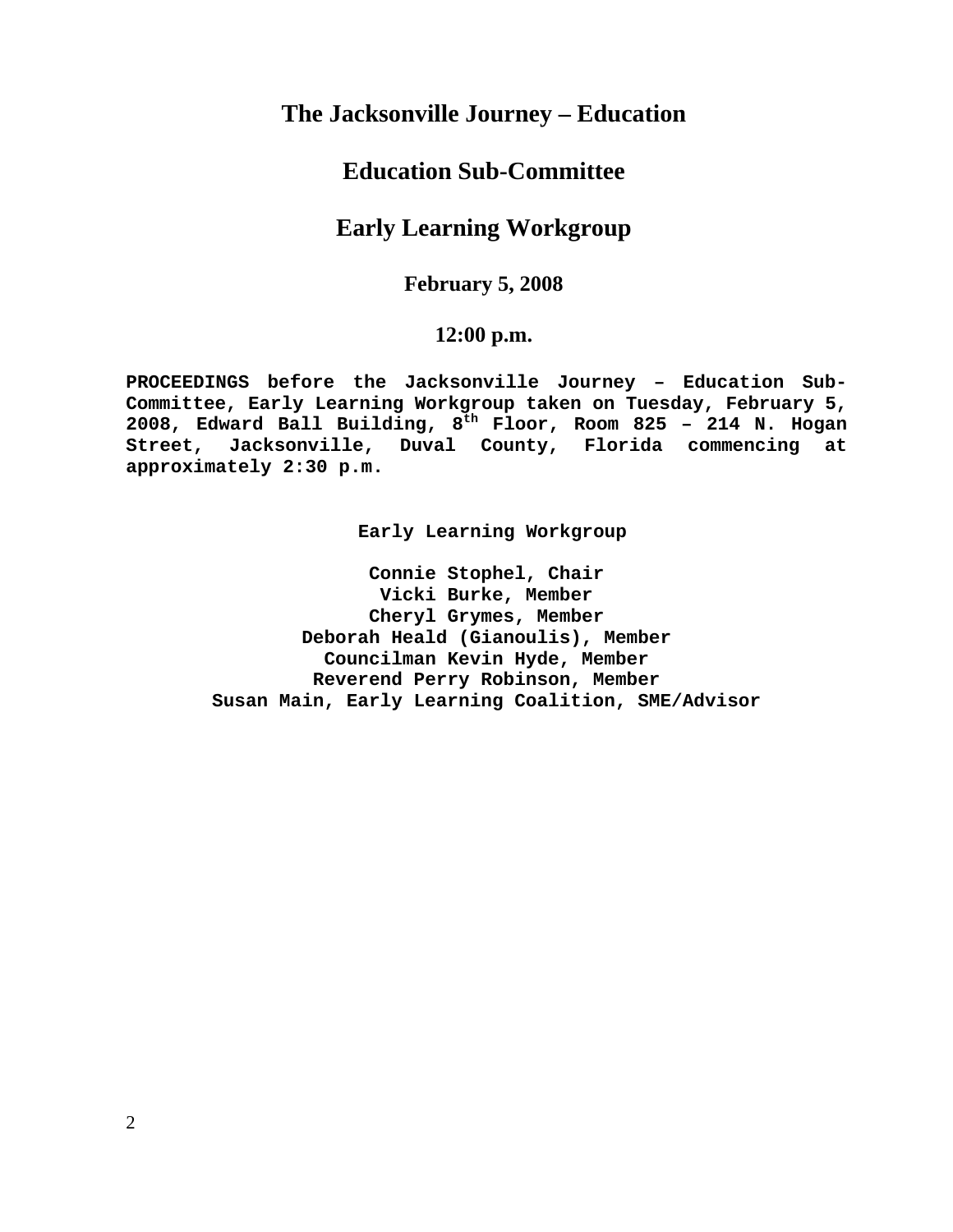## **APPEARANCES**

### **COMMITTEE CHAIRS & MEMBERS:**

CONNIE STOPHEL, Chair VICKI BURKE, Member CHERYL GRYMES, Member DEBORAH HEALD (GIANOULIS), Member SUSAN MAIN, EARLY LEARNING COALITION, SME/Advisor

### **ABSENTEE MEMBERS:**

COUNCILMAN KEVIN HYDE, Member REVEREND PERRY ROBINSON, Member

### **STAFF:**

RENEE BRUST ALICE CHECORSKI

### **OTHERS PRESENT:**  Padma Rajan, ELC

Lucretia Williams, Citizen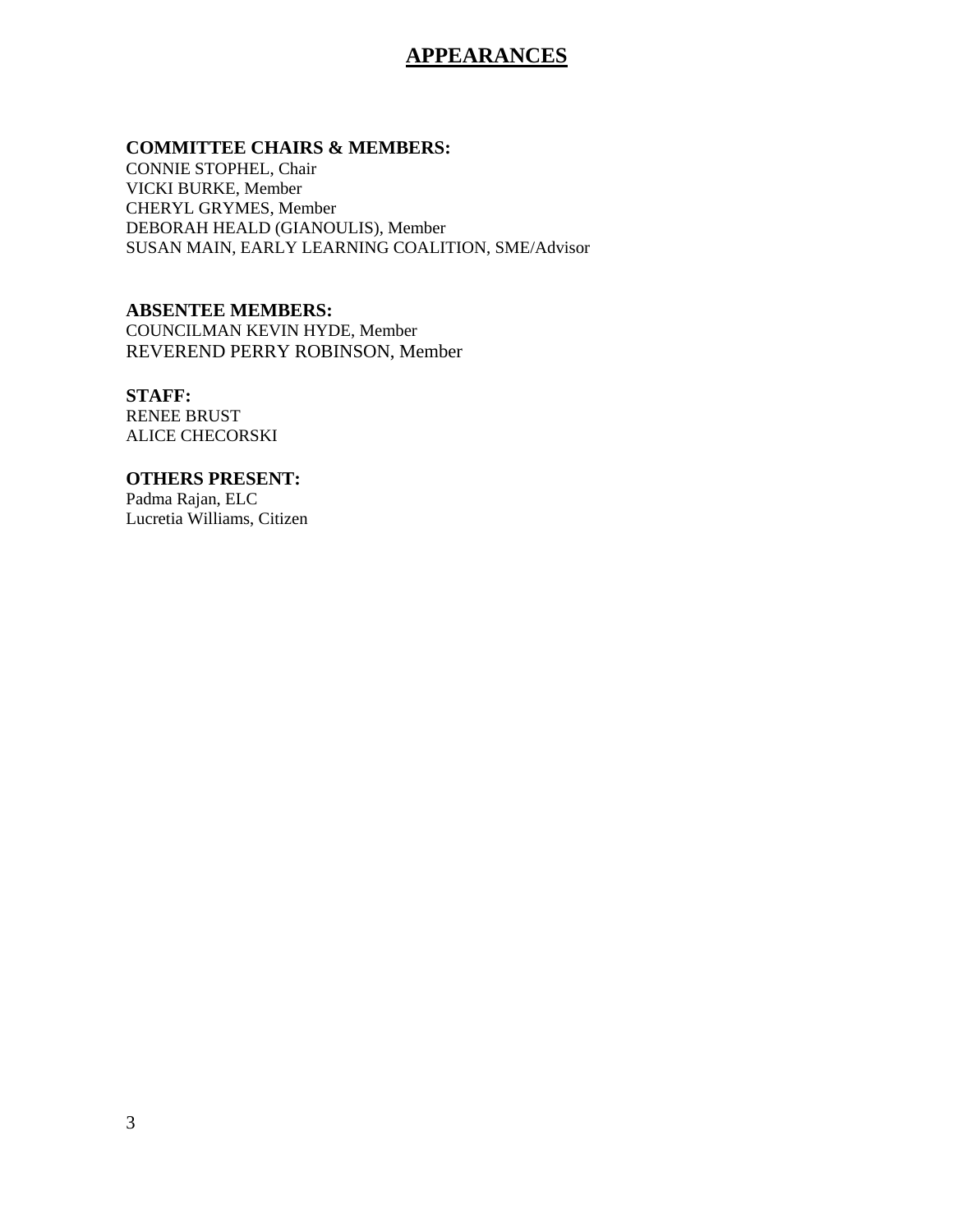#### **PROCEEDINGS**

February 5, 2008

Education Sub-Committee, Early Learning Workgroup 12:00 p.m. **Call to Order and Comments.** The meeting began at approximately 12:10 p.m.

### **1. Purpose of Meeting.**

 Discuss the challenges (centered around early childcare and learning) impacting the Mayor's crime initiative – *The Jacksonville Journey*. The workgroup was asked by the Education Sub-Committee Chair, W.C. Gentry, to focus on zip codes in Zone One. Chairman Stophel distributed a draft document resulting from the last meeting, which outlined the Jacksonville Early Literacy Partnership (JELP) Initiative, which is to address two critical priorities – education and the prevention of child abuse and neglect. The workgroup reviewed the research information before discussing their draft proposal to the Education Subcommittee.

#### **2. Discussion Items**

Chairman Stophel said based on research, a mental health and social worker component should also be included in the proposal with a focus on working with both the children and the parents in high risk areas in order to produce a long-term outcome. An Early Childhood Intervention Specialist could work at the centers to address the causes of the high rate of expulsion from pre-school. Additionally, they recommended modeling a program used in Head Start to expand on violence prevention.

Deborah Heald stated there is a need for greater parent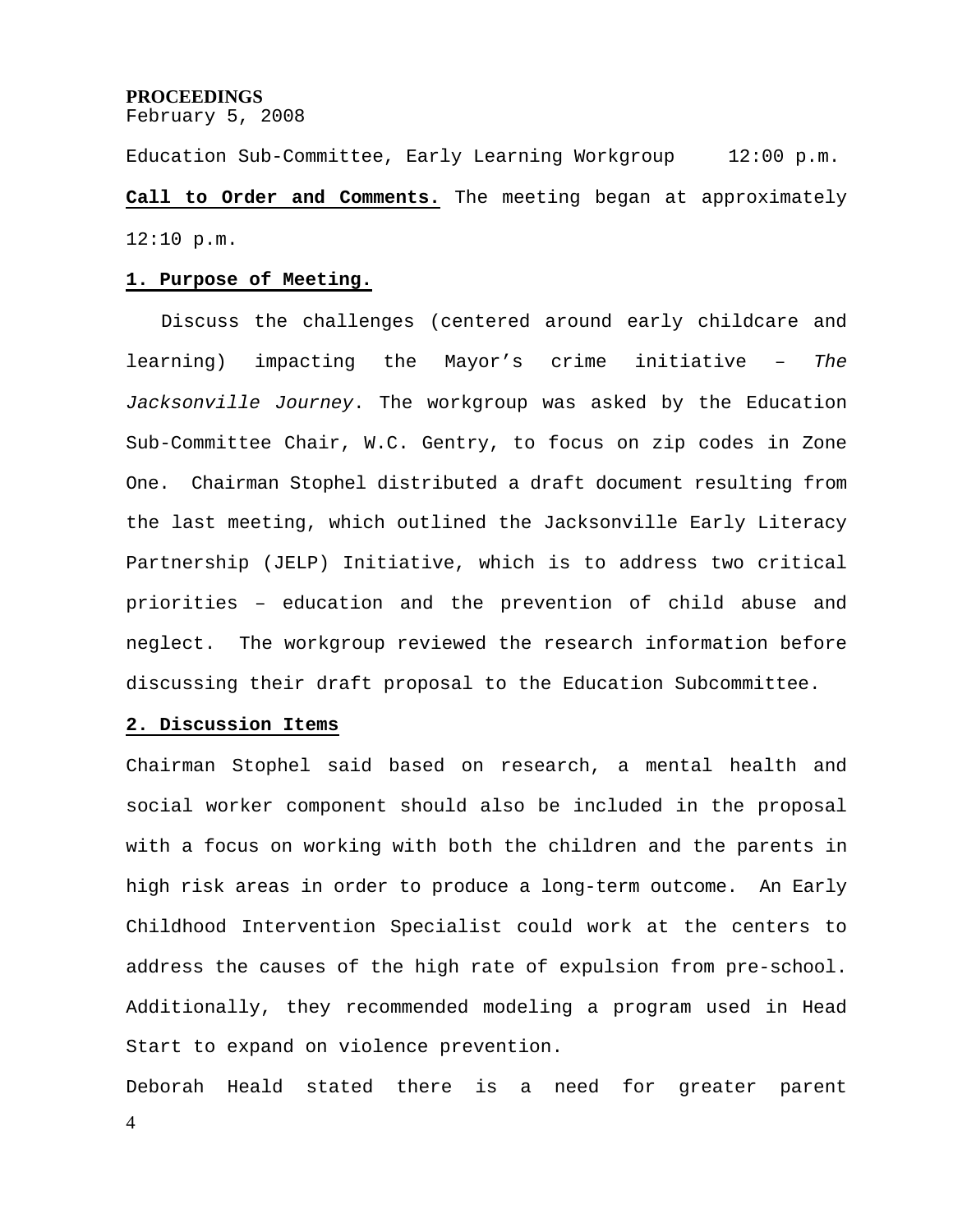involvement and home visits by the social worker. Connie Stophel suggested either research or conducting a survey once the centers are selected to determine how many children need this type of mental health assistance.

At this point, Cheryl Grymes and Lucretia Williams joined the meeting.

Susan Main furnished a handout of the Quality Rating System utilized by the Early Learning Coalition, which included data on the provider centers served by ELC, JCC and ECS. Padma Rajan reviewed the Early Learning Coalition's Guiding Stars Provider Roadmap. Ms. Main led a discussion on the Ages and Stages Questionnaire (ASQ) used as an assessment tool for social and emotional evaluation. She stated that the support of Quality Connections isn't enough to move the centers in this zone to keep the Guiding Stars rating in the improvement process for centers with subsidized children.

Cheryl Grymes inquired if the assessment included curriculum. Padma Rajan stated it does not, but it does include the areas of health, safety, program structure, demonstration of positive discipline, etc. The quality rating improvement system (Guiding Stars) at those sights is being done by the State to determine kindergarten readiness.

Ms. Williams inquired if a center is closed in a low-income area, can the children transfer to another center? Ms. Main replied "absolutely". The Early Learning Coalition is committed to the child.

5 Ms. Stophel discussed adding a tracking component to the draft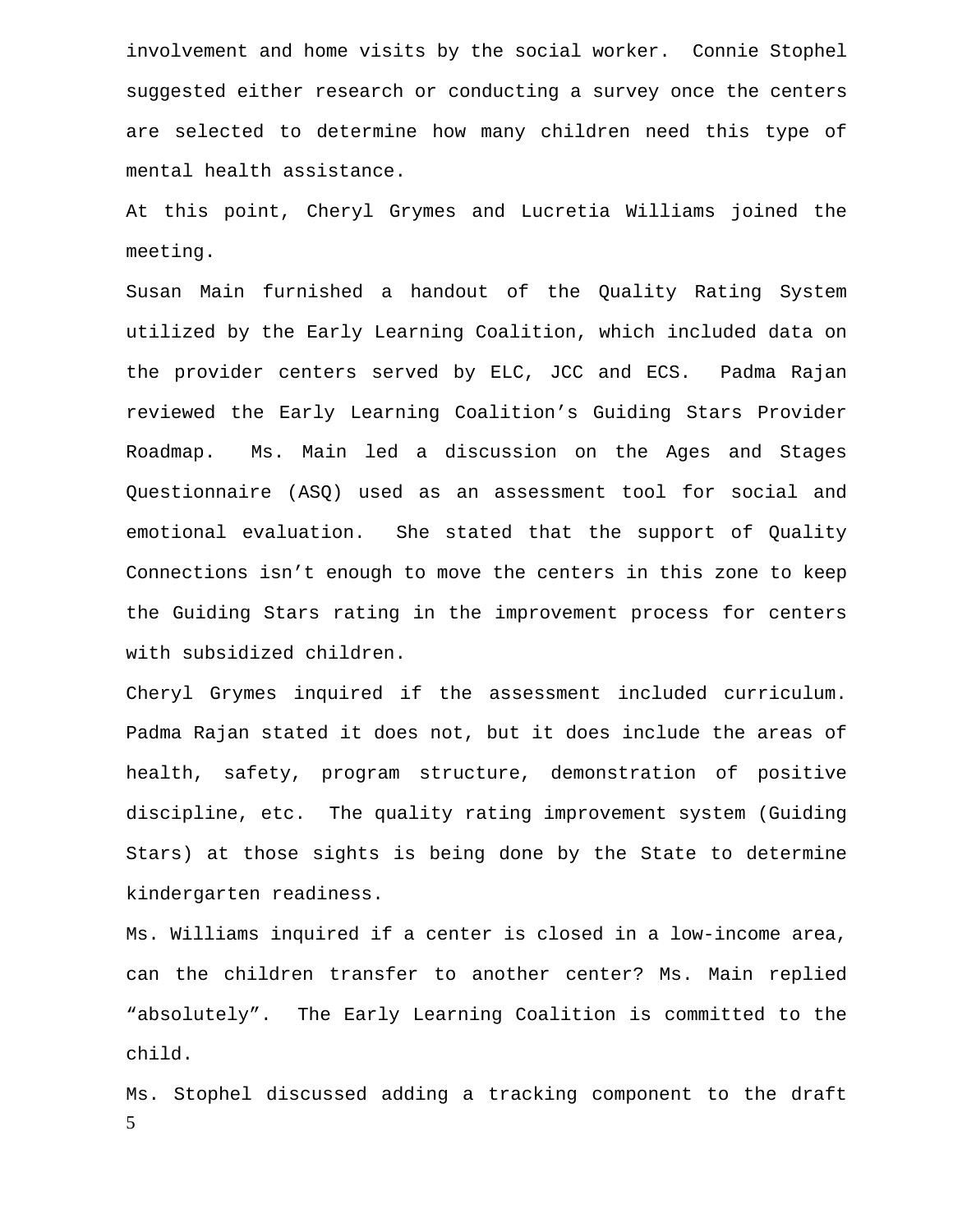proposal in collaboration with the Duval County School Board for Voluntary Pre-Kindergarten children. Deborah Heald stated with a student identification number, the School Board will be able to provide the tracking of children enrolled in the coached centers as they transition to kindergarten and through the third grade.

A discussion surrounded the capacity to provide funding for the recommendations with the anticipation that there will be a linkage between some of the other subcommittees for leverage dollars. Susan Main said that Healthy Families does home visits and there might be a link to that program.

Ms. Heald suggested that because the workgroup does not have hard data, they recommend that the Early Learning Coalition begins doing the assessment in all of the ELC centers to get a handle on the problem before recommending a solution.

Vicki Burke joined the workgroup at this time.

In summary, Chairman Stophel suggested the workgroup proposal should include a coaching model, a mental health process for all centers that are Guiding Stars and add a tracking component in collaboration with the Duval County School Board.

### **3. Action Items**

Review and revise proposal during breakout session of Education Subcommittee meeting on February 5, 2008 at 1:15 p.m.

**Adjournment:** The workgroup adjourned at 1 p.m., at which time they joined the Education Subcommittee meeting.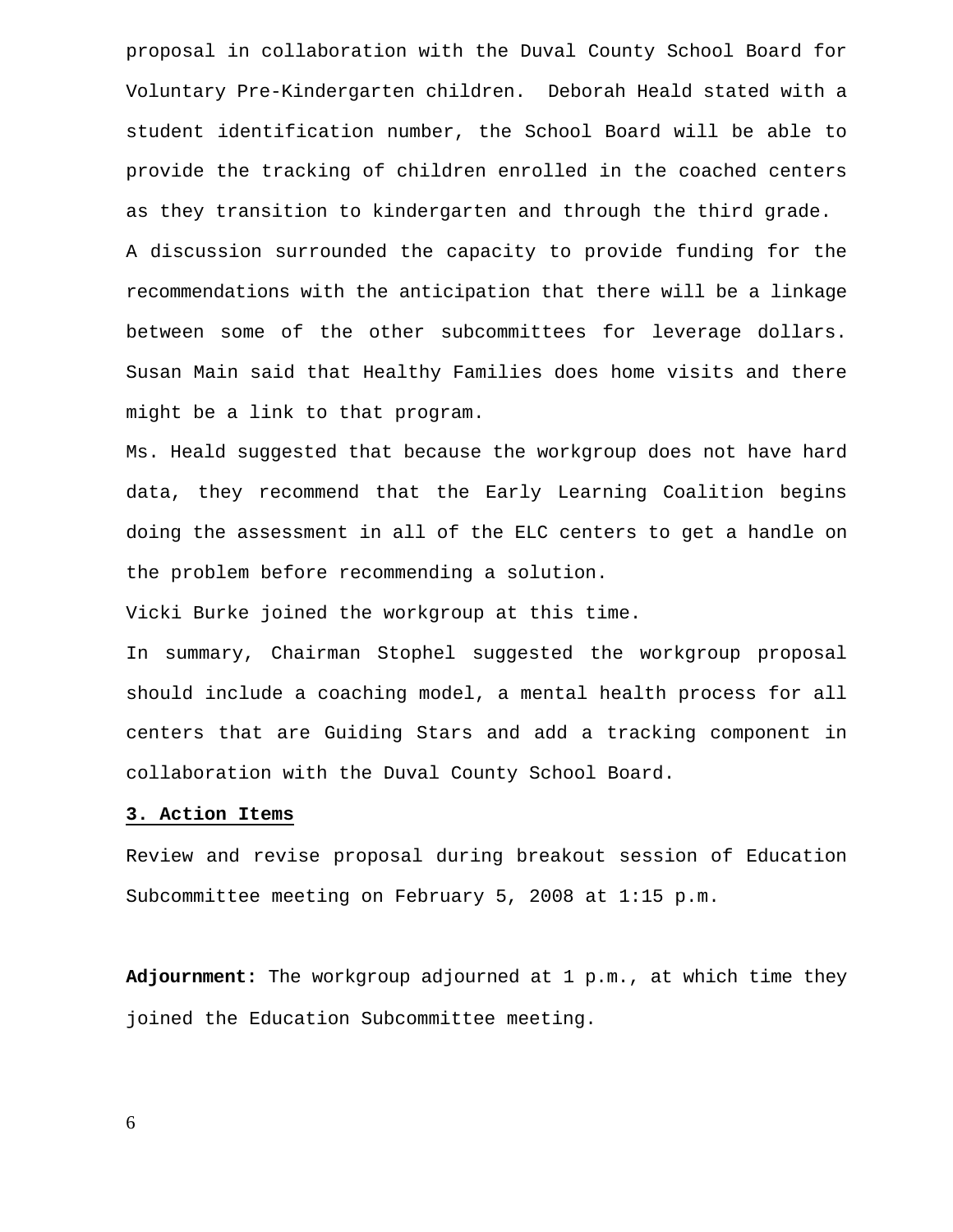

# **City of Jacksonville – The Jacksonville Journey**

**Education** 

# **MINUTES**

**OF**

# **EDUCATION SUB-COMMITTEE**

# **EARLY LEARNING WORKGROUP**

# **BREAKOUT SESSION**

February 5, 2008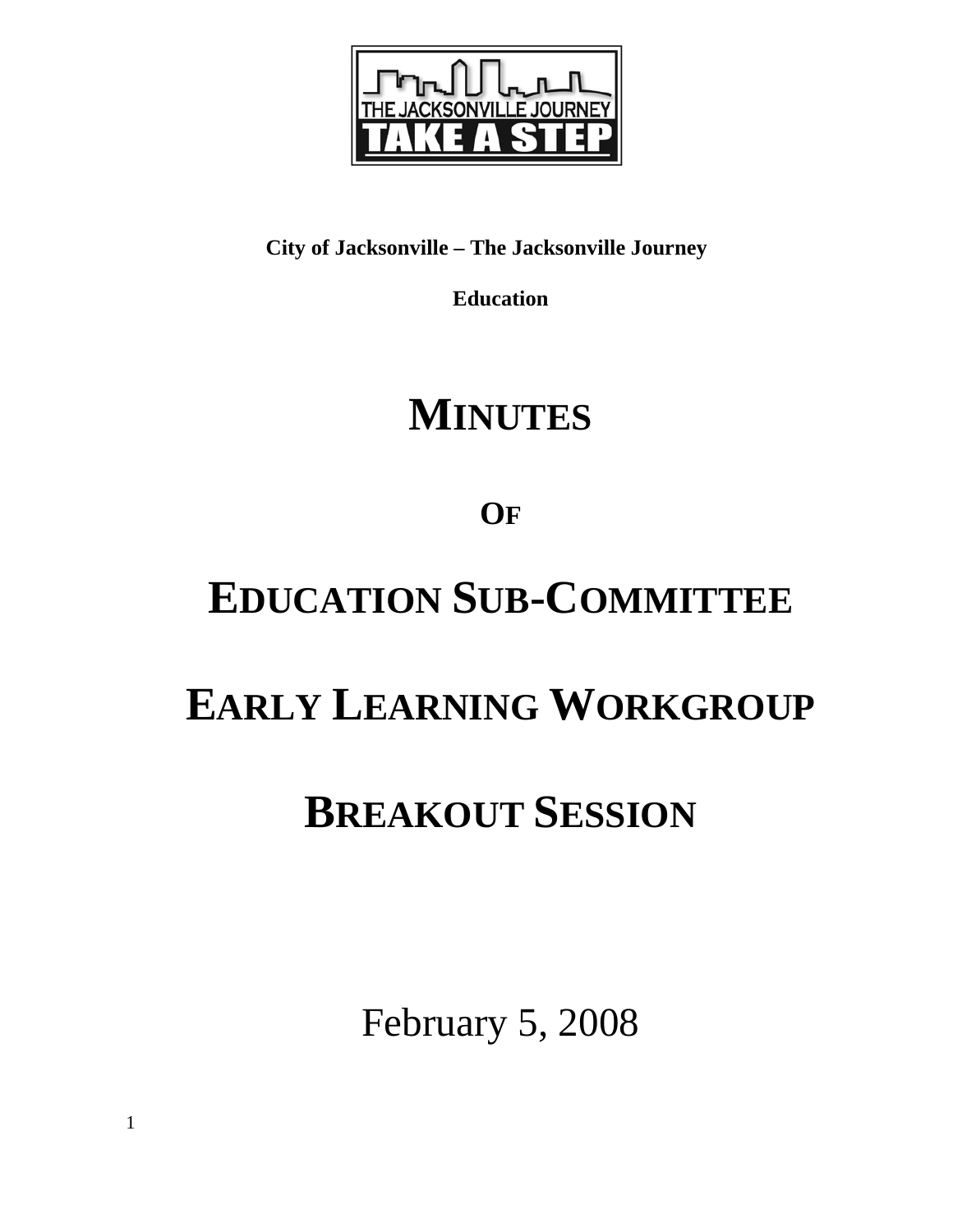## **The Jacksonville Journey – Education**

## **Education Sub-Committee**

## **Early Learning Workgroup - Breakout Session**

## **February 5, 2008**

## **1:15 p.m.**

**PROCEEDINGS before the Jacksonville Journey – Education Sub-Committee, Early Learning Workgroup taken on Tuesday, February 5, 2008, Edward Ball Building, 8th Floor, Room 851 – 214 N. Hogan Street, Jacksonville, Duval County, Florida commencing at approximately 1:15 p.m.** 

**Early Learning Workgroup** 

**Connie Stophel, Chair Vicki Burke, Member Cheryl Grymes, Member Deborah Heald (Gianoulis), Member Councilman Kevin Hyde, Member Reverend Perry Robinson, Member Susan Main, Early Learning Coalition, SME/Advisor**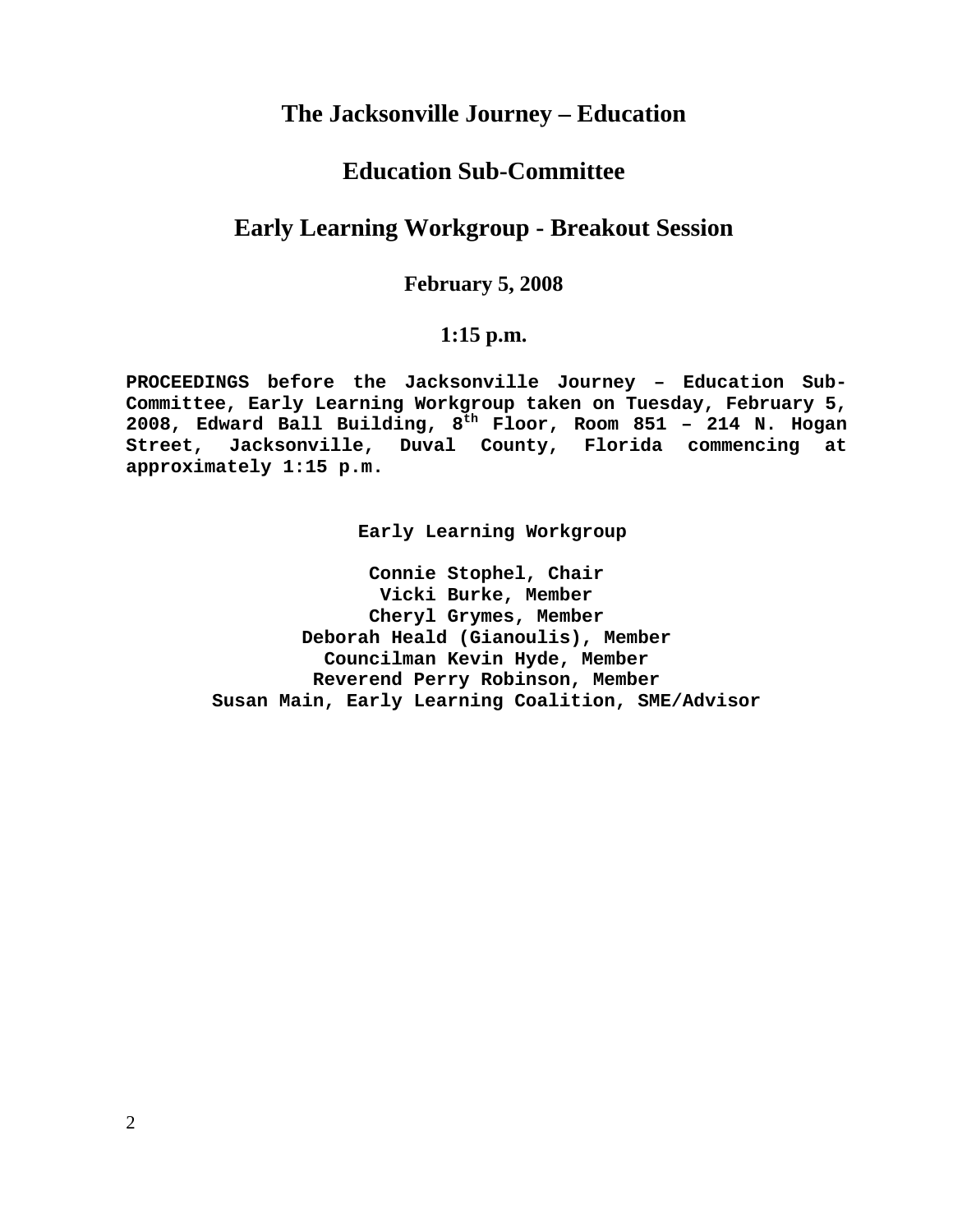## **APPEARANCES**

### **COMMITTEE CHAIRS & MEMBERS:**

W.C. GENTRY, Education Sub-Committee Chair CONNIE STOPHEL, Workgroup Chair VICKI BURKE, Member CHERYL GRYMES, Member DEBORAH HEALD (GIANOULIS), Member SUSAN MAIN, EARLY LEARNING COALITION, SME/Advisor

### **ABSENTEE MEMBERS:**

COUNCILMAN KEVIN HYDE, Member REVEREND PERRY ROBINSON, Member

### **STAFF:**

MELISSA ROSS, PR ALICE CHECORSKI

### **OTHERS PRESENT:**

Padma Rajan, ELC Lucretia Williams, Citizen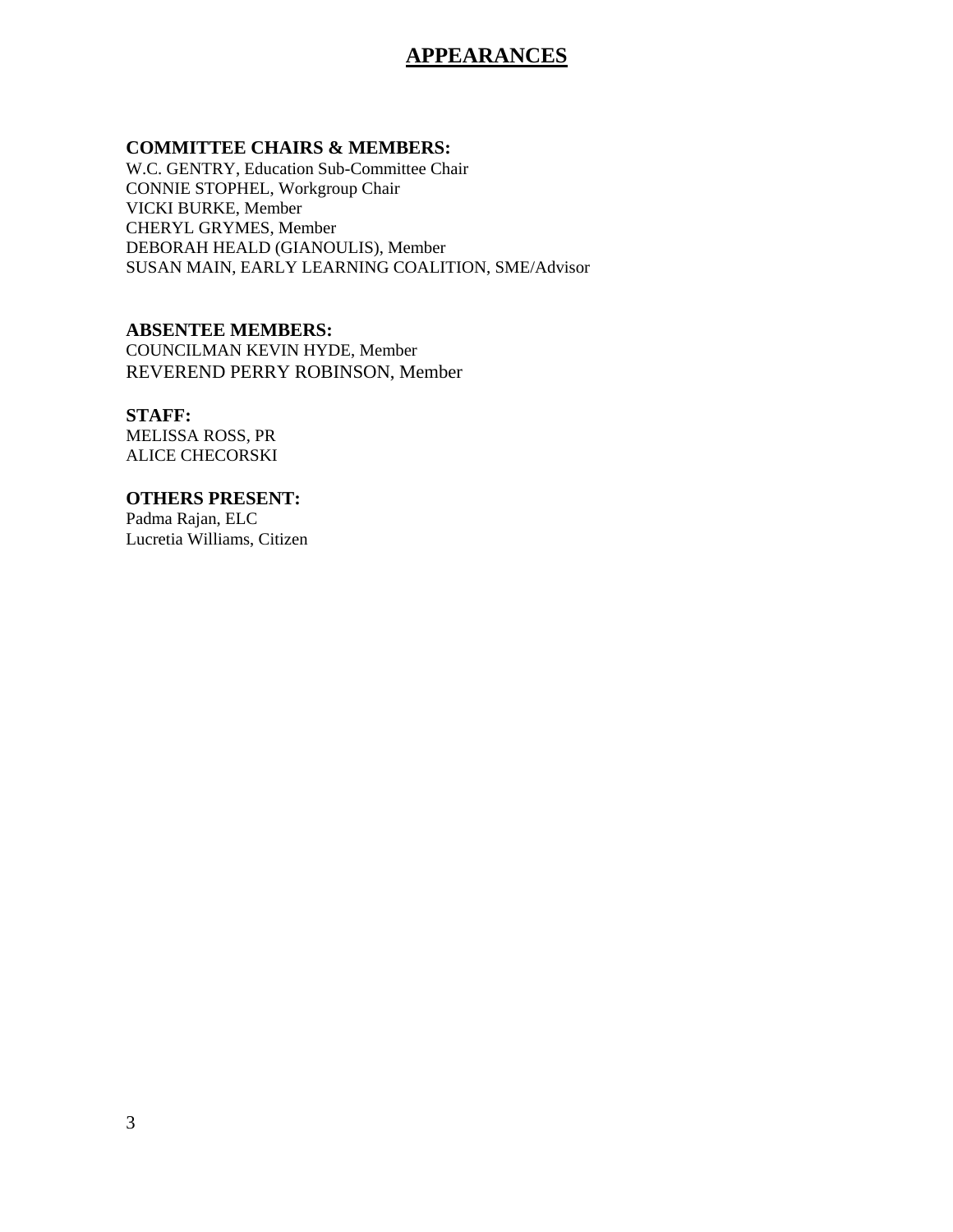#### **PROCEEDINGS**

February 5, 2008

Education Sub-Committee, Early Learning Workgroup 1:15 p.m.

#### Breakout Session

**Call to Order and Comments.** The meeting began at approximately 1:15 p.m.

#### **1. Purpose of Meeting.**

 Discuss the challenges (centered around early childcare and learning) impacting the Mayor's crime initiative – *The Jacksonville Journey*. The workgroup was asked by the Education Sub-Committee Chair, W.C. Gentry, to present their preliminary recommendations to the Sub-Committee at today's meeting.

#### **2. Discussion Items**

In keeping with Reverend Rivers' 10-Point Plan, Mr. Gentry recommended that the workgroup select four areas and meet with the ministers in order to create community awareness of the Pre-Volunteer Kindergarten Program (VPK) and the Guiding Stars Quality rating system. Susan Main stated all of the centers they are working with in Guiding Stars have a VPK Program. To train additional child development associate teachers, an additional 120 hours of training is needed in the VPK Program.

Vicki Burke inquired as to who pays for the child development certification? Ms. Main replied that some scholarships are available.

Connie Stophel said that United Way has a program "Success for Six", which addresses scholarship eligibility based on 151-200% of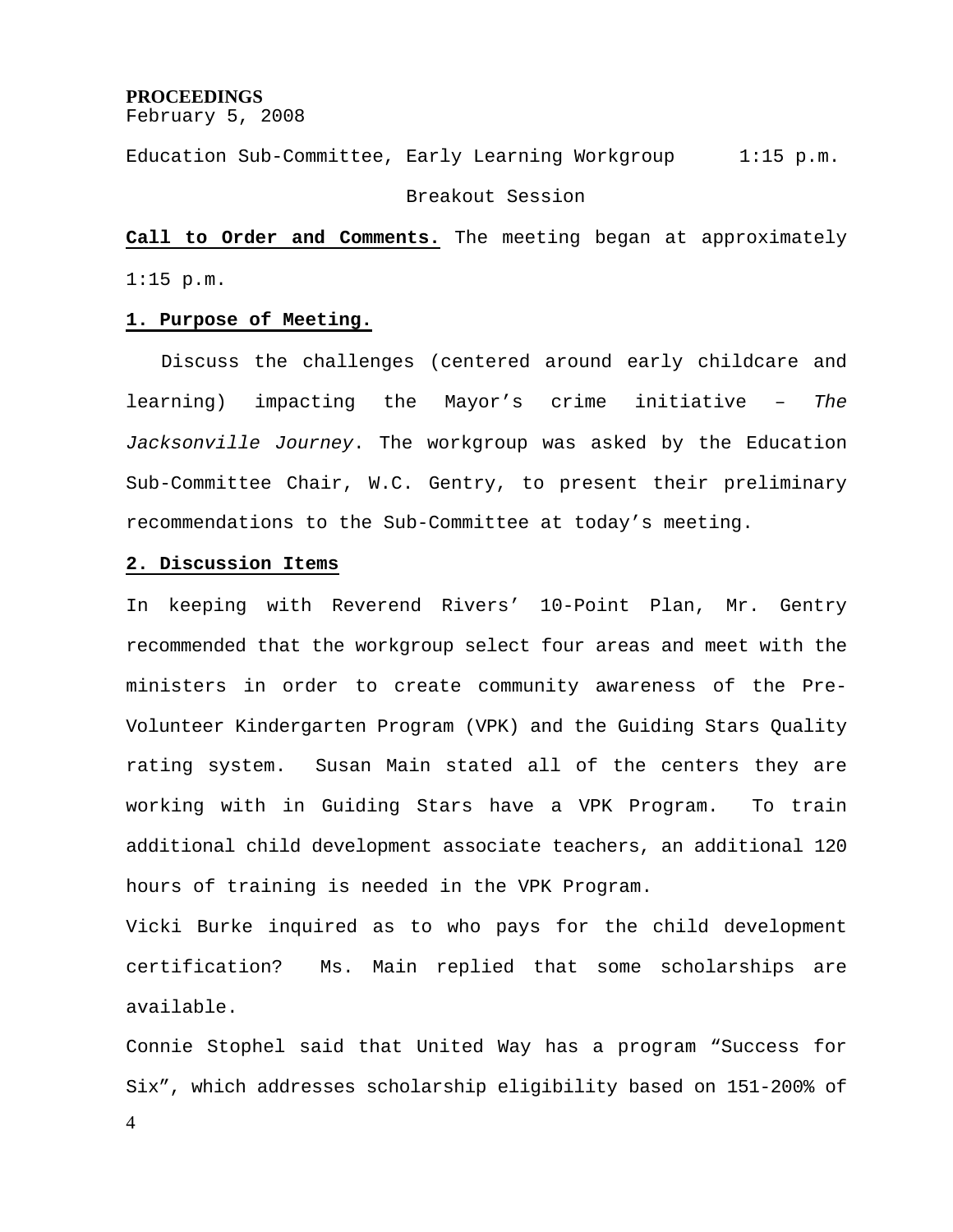the poverty guidelines. The Jacksonville Children's Commission Early Learning Program assists families up to 150% of the poverty guidelines. Ms. Heald stated there is a waiting list to get into these programs. Ms. Main reported that VPK is an entitlement program.

Susan Main recommended that the workgroup select 25 of the Quality Connection sites based on enrollment of high levels of low-income children. Padma Rajan said we should reinforce how easy it is to get into Guiding Stars and the tremendous amount of support given to the centers. Cheryl Grymes asked if they have determined why centers decline to participate in the Guiding Stars Program. Padma Rajan said that when a center is referred, they follow up to determine why they declined, which is usually due to the hard work required on the part of the directors, teachers and staff to maintain the level of quality expected.

Mr. Gentry invited Melissa Ross, Public Relations staff to join the workgroup at this time.

Susan Main said that Guiding Stars was just launched in November 2007. Connie Stophel recommended that Ms. Ross assist in marketing the program stating that "*the Jacksonville Journey*  recognizes Guiding Stars of Duval as the preferred site as part of the anti-crime initiative." The committee also suggested using testimonials from current participants. The message should be about the youngest children. Chairman Stophel asked Ms. Ross to work with the committee and perhaps issuing an official proclamation that part of the crime problem can be solved if you are a Guiding Star participant.